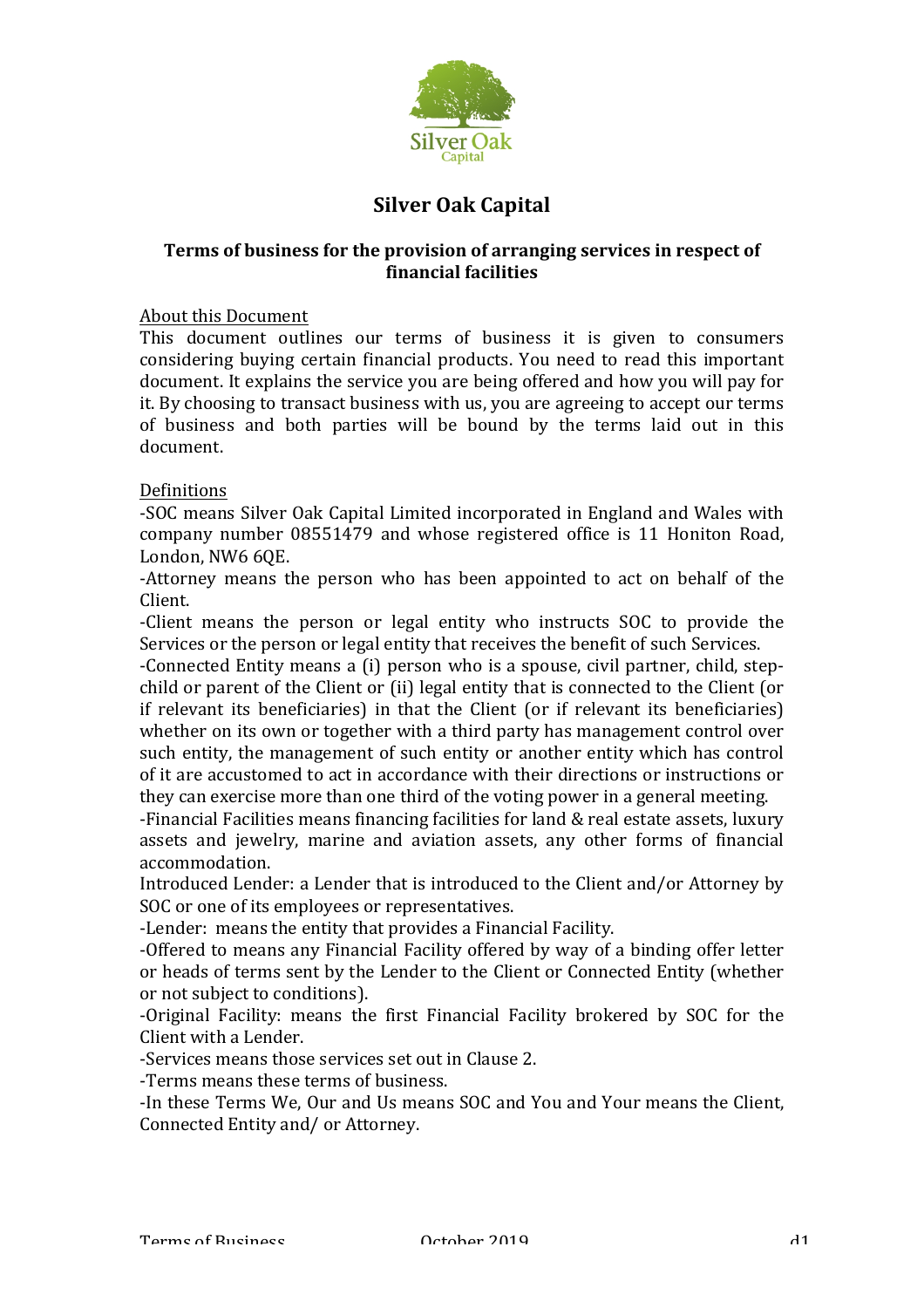

## Regulation

-SOC provides unregulated, independent, recommendations and arranges services in respect of Financial Facilities.

-SOC does not provide regulated mortgage and insurance advice.

-Some mortgages are regulated by the Financial Conduct Authority (FCA) and some are not:

- Residential mortgages are regulated by the FCA;
- Buy-to-let mortgages are not normally regulated by the FCA;

• Some buy-to-let transactions, however, are defined as "consumer buy-to-let" we will advise you if this applies to your application.

#### Our Service

-SOC will provide to the Client in consideration of the Arrangement Fee, a brokerage service whereby they will provide independent recommendations and arrange services in respect of the Financial Facilities.

-When SOC have arranged a Financial Facility which has been accepted by the Client (or the Attorney on behalf of the Client), SOC will not provide further advice unless the Client or the Attorney requests it.

-SOC does not provide regulated mortgage and insurance advice.

-If you are purchasing (or remortgaging) an asset, we will only advise you on the mortgage/debt arrangements; we will not provide advice on the tax or investment elements of the transaction. Should you require tax or investment advice, you should seek this from a suitably authorised and qualified individual.

#### Insurance Products

-We offer referrals to products from a range of insurers for pure protection (noninvestment) insurance contracts. E.G. Life, Critical Illness and Income Protection Insurances.

These products based upon a fair analysis of general insurance providers for:

- Property, contents, personal possessions cover
- Accident, sickness & unemployment cover
- Private medical insurance cover

#### Real Estate Finance Products

-We offer a comprehensive range of first charge  $&$  second charge financial facilities from across the market, but not deals that you can only obtain by going direct to a lender.

#### Increasing Borrowing on an asset

-If you are looking to increase the borrowing on an asset, the following alternative finance options may be appropriate

for you:

- Further advance from your existing lender;
- Second charge mortgage;
- A new first charge mortgage;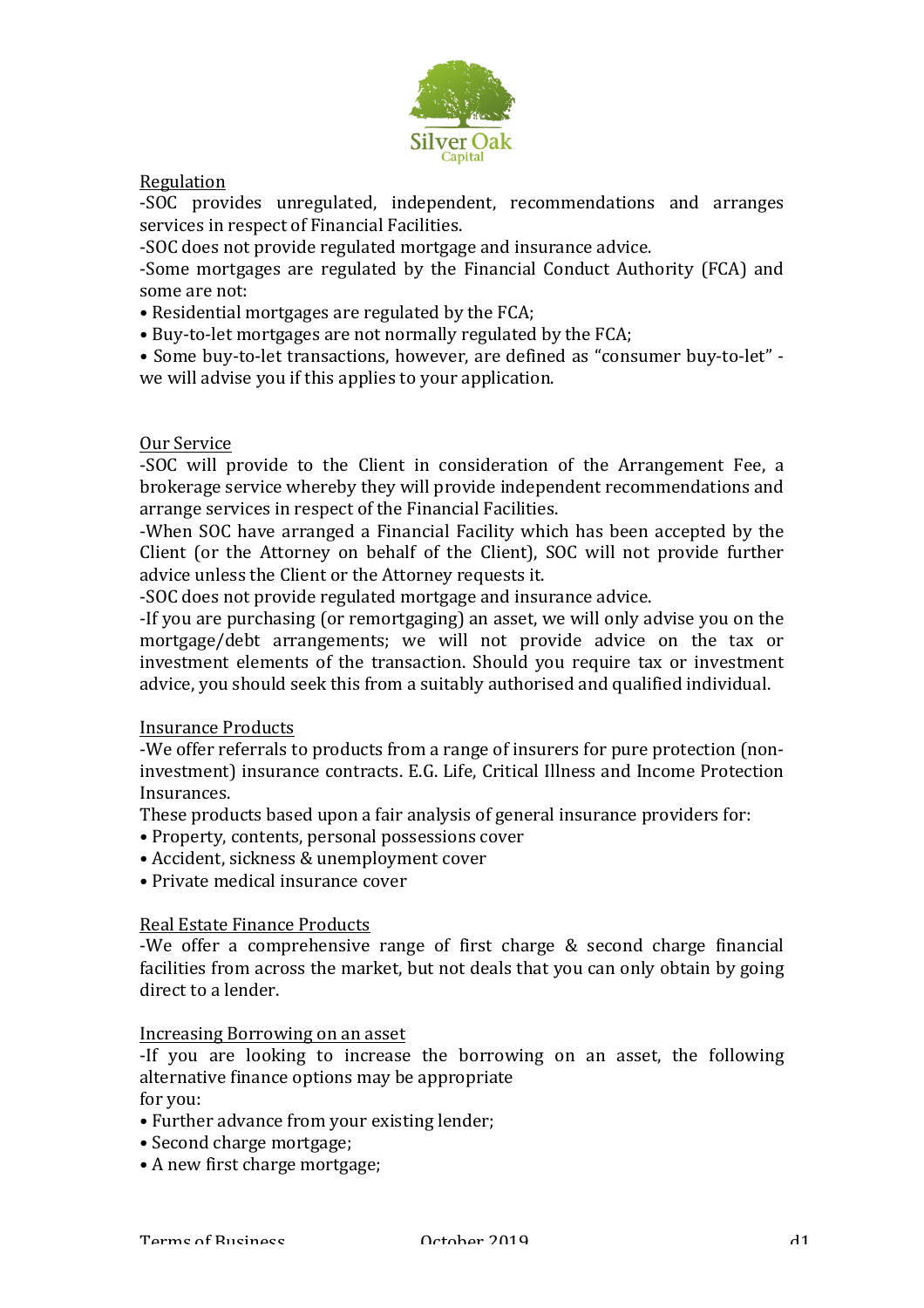

# • Unsecured lending.

#### What we will do

- Communicate clearly, promptly and in plain English;
- Explain all costs involved before they are incurred;
- Evaluate your needs before making a recommendation;

• Review the market from our list of providers to recommend the most suitable product and provider for your needs and circumstances;

• Deal with reputable providers of financial facilities; however, we cannot be responsible for their levels of service, including any delays in processing of your application caused by the product provider. Of course, we will work to mitigate these wherever possible.

#### What we will not do

• Provide a decision in principal before conducting a thorough review of vour circumstances and needs (fact find) and obtaining sufficient supporting information to assist the application;

- Cause you to incur a credit search without first notifying you;
- Act without first obtaining your permission to do so;
- Cause you to incur costs without your prior agreement to proceed.

#### How we will Operate

-Ethically, and in the utmost best interests of the Client.

#### Costs

-Fees and charge structures may vary. All details surrounding fees and charges will be highlighted in the Client specific Fee Agreement.

#### Complaints

-If you wish to register a complaint, please contact us:

In writing: Managing Director, Silver Oak Capital, 11 Honiton Road, London, NW6 6QE.

By phone: 0744 616 4535

If you cannot settle your complaint with us, you may be entitled to refer it to the Financial Ombudsman Service.

http://www.financial-ombudsman.org.uk

#### Your Responsibilities

-It is your responsibility to deal with us in an honest and transparent manner. Failure to disclose key facts that relate to your personal circumstances could significantly influence the advice given. In some circumstances failure to disclose information could impact upon your ability to obtain the most suitable product and could even invalidate the product, such as in the event it is interpreted as material non-disclosure that could be considered to be a fraudulent act.

-If you have any doubts as to whether you should disclose a matter it is better to notify the provider and allow them to make an informed decision.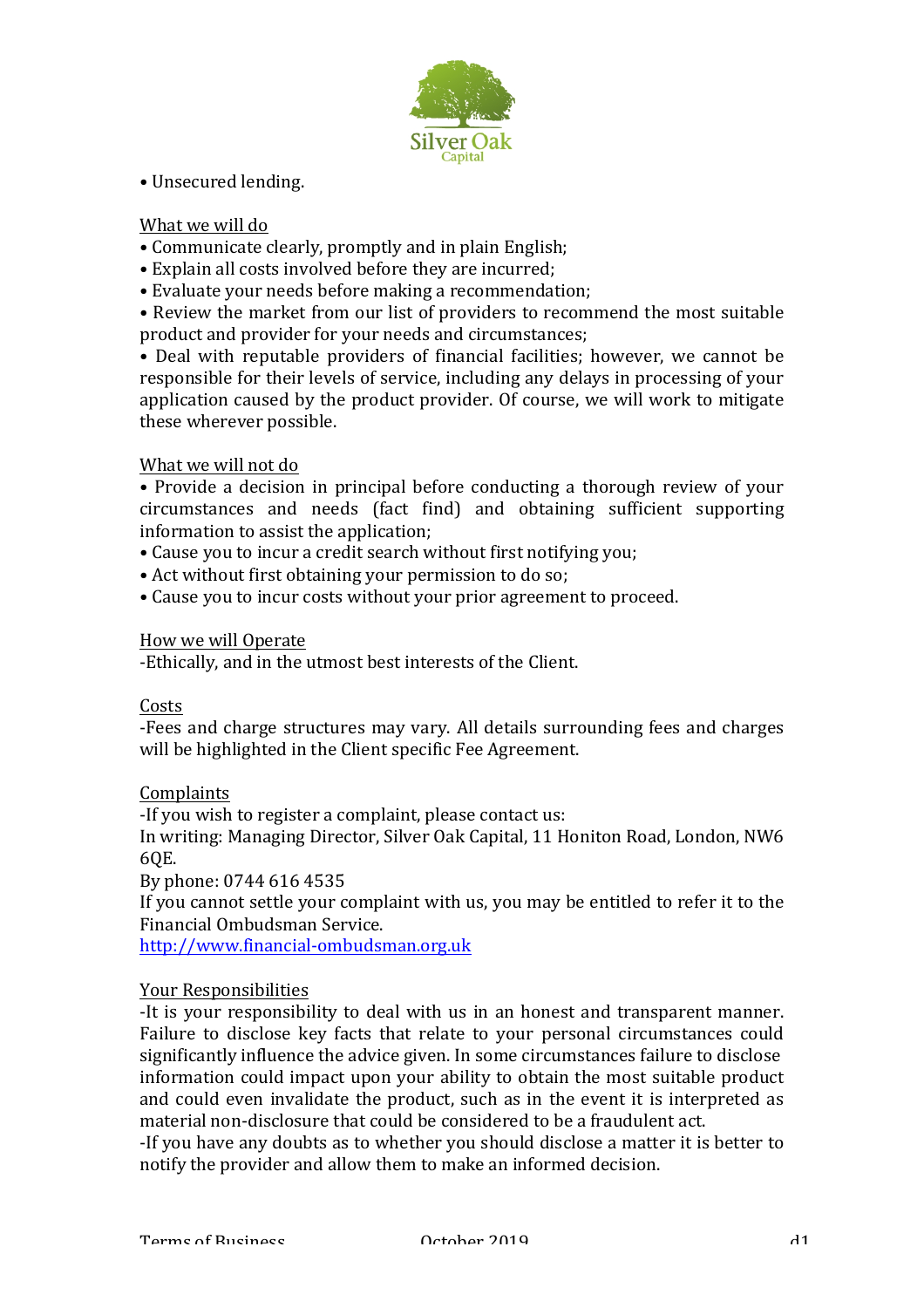

-It is also your responsibility to check that the product provided is as you expected, therefore you should check the application and 'offer' document on a financial facility and the application and policy document on an insurance policy. If it is not as expected, please notify your adviser immediately.

## Financial Services Compensation Scheme (FSCS)

-Insurance Advising & Arranging

For firms declared in default on or after 3 July 2015 Protection is at 100% where claims:

a) arise in respect of a liability subject to compulsory insurance; or

b) arise in respect of a liability subject to professional indemnity insurance; or

c) arise from the death or incapacity of the policyholder due to injury, sickness, or infirmity including contracts for

Long Term Insurance such as Long Term Care, pensions and annuities

Protection is at 90% where claims arise under other types of policy with no upper limit

#### -Mortgage Advising & Arranging

For claims against companies declared in default from 1st January 2010. Mortgage advising and arranging is covered for  $100\%$  of the first £50,000 so the maximum compensation is  $£50,000$  per person per firm.

Further information about compensation scheme arrangements is available from the FSCS. Visit www.fscs.org.uk or 0800 678 1100.

#### Cancellation Rights

-Depending on the product provided you will have different cancellation rights; these will be explained to you as part of our recommendation process and will be disclosed to you by the provider in their communications also. It is your responsibility, however, to exercise these rights in a timely fashion; we cannot do this on your behalf.

#### Instructions

-We will normally accept your instructions verbally or in writing; however, we always recommend that all instructions are provided in writing for the avoidance of misunderstandings.

#### **Client Money**

-WE DO NOT HANDLE CLIENT MONEY. We will not accept any cheque other than for the payment of your fee, any third party payments must be made by you to them. Under no circumstances will we handle cash.

#### Conflicts of Interest

-We undertake not to transact business where we believe that to do so could result in a conflict of interest. Where we believe that our interests conflict we will notify you in writing first and outline the basis upon which we are prepared to proceed. The decision to proceed will be yours however.